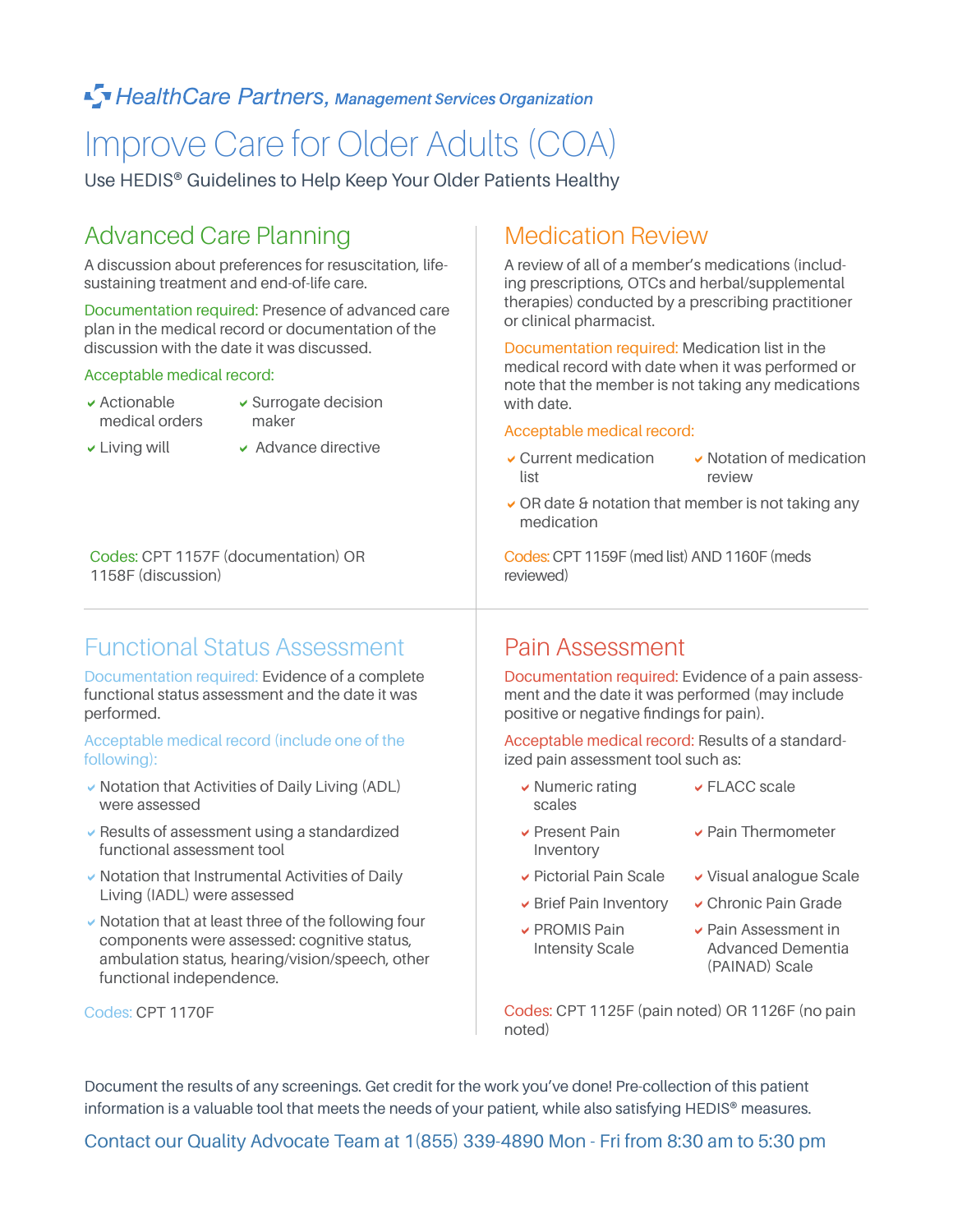### Fy Health Care Partners, Management Services Organization

## Improving Care for Older Adults: HEDIS® COA Form

Pre-collection of the following patient information meets the needs of your patient and satisfies your practice's HEDIS requirements

| Member Name     | Member ID          | Member DOB         |
|-----------------|--------------------|--------------------|
|                 |                    |                    |
| <b>PCP Name</b> | <b>Provider ID</b> | Provider Phone No. |
|                 |                    |                    |

| Advanced Care Planning: 1157F (documentation); 1158F (discussion)                |                                                                                                                                                                           |                                                     |  |  |
|----------------------------------------------------------------------------------|---------------------------------------------------------------------------------------------------------------------------------------------------------------------------|-----------------------------------------------------|--|--|
| Does the member have advanced directives or<br>processes in place?               | $\Box$ Yes<br>$\Box$ No                                                                                                                                                   |                                                     |  |  |
| If life planning is in place, indicate which of the<br>following the member has: | $\Box$ Living Will<br>$\Box$ Health Care Surrogate<br>□ Physician Orders for Life Sustaining Treatment<br>□ Durable Powers of Attorney for Health<br>$\Box$ None of these |                                                     |  |  |
| What is the code status of the member?                                           | $\square$ DNR<br>$\Box$ Partial Code<br>$\Box$ Full Code                                                                                                                  | $\Box$ Family or Member Undecided<br>$\Box$ Unknown |  |  |
| Was advanced care planning discussed?                                            | $\Box$ Yes<br>$\Box$ No                                                                                                                                                   | $\Box$ Follow-up needed?                            |  |  |

| <b>Functional Status Assessment: 1170F</b>                                                                                                        |                                                     |                                                  |                                    |                                                                                           |  |
|---------------------------------------------------------------------------------------------------------------------------------------------------|-----------------------------------------------------|--------------------------------------------------|------------------------------------|-------------------------------------------------------------------------------------------|--|
| In the following questions, indicate the level of ability of the member to self-care.<br>IND=Independent, NA=Needs Assistance, FD=Fully Dependent |                                                     |                                                  |                                    |                                                                                           |  |
| Shopping for groceries:<br>$\Box$ IND / $\Box$ NA / $\Box$ FD                                                                                     |                                                     | $\Box$ IND / $\Box$ NA / $\Box$ FD               | Driving or using public transport: | Using the phone or computer:<br>$\Box$ IND / $\Box$ NA / $\Box$ FD                        |  |
| Meal preparation:<br>$\Box$ IND / $\Box$ NA / $\Box$ FD                                                                                           |                                                     | Housework:<br>$\Box$ IND / $\Box$ NA / $\Box$ FD |                                    | <b>Taking medications:</b><br>$\Box$ IND / $\Box$ NA / $\Box$ FD                          |  |
| <b>Handling finances:</b><br>$\Box$ IND / $\Box$ NA / $\Box$ FD                                                                                   |                                                     | Walking:<br>$\Box$ IND / $\Box$ NA / $\Box$ FD   |                                    | Dressing:<br>$\Box$ IND / $\Box$ NA / $\Box$ FD                                           |  |
| Bathing:<br>$\Box$ IND / $\Box$ NA / $\Box$ FD                                                                                                    |                                                     |                                                  | $\Box$ IND / $\Box$ NA / $\Box$ FD | Eating:<br>$\Box$ IND / $\Box$ NA / $\Box$ FD                                             |  |
| In the following questions, indicate whether or not the member has any of the following:                                                          |                                                     |                                                  |                                    |                                                                                           |  |
| Cognitive impairment?<br>$\Box$ Yes / $\Box$ No                                                                                                   | Speech impairment?<br>$\Box$ Yes / $\Box$ No        |                                                  |                                    | Weaknesses of the extremities that interferes with<br>self-care or mobility? □ Yes / □ No |  |
| <b>Hearing impairment?</b><br>$\Box$ Yes / $\Box$ No                                                                                              | <b>Vision impairment?</b><br>$\Box$ Yes / $\Box$ No |                                                  |                                    | Has the member had any falls in the last 6 months?                                        |  |